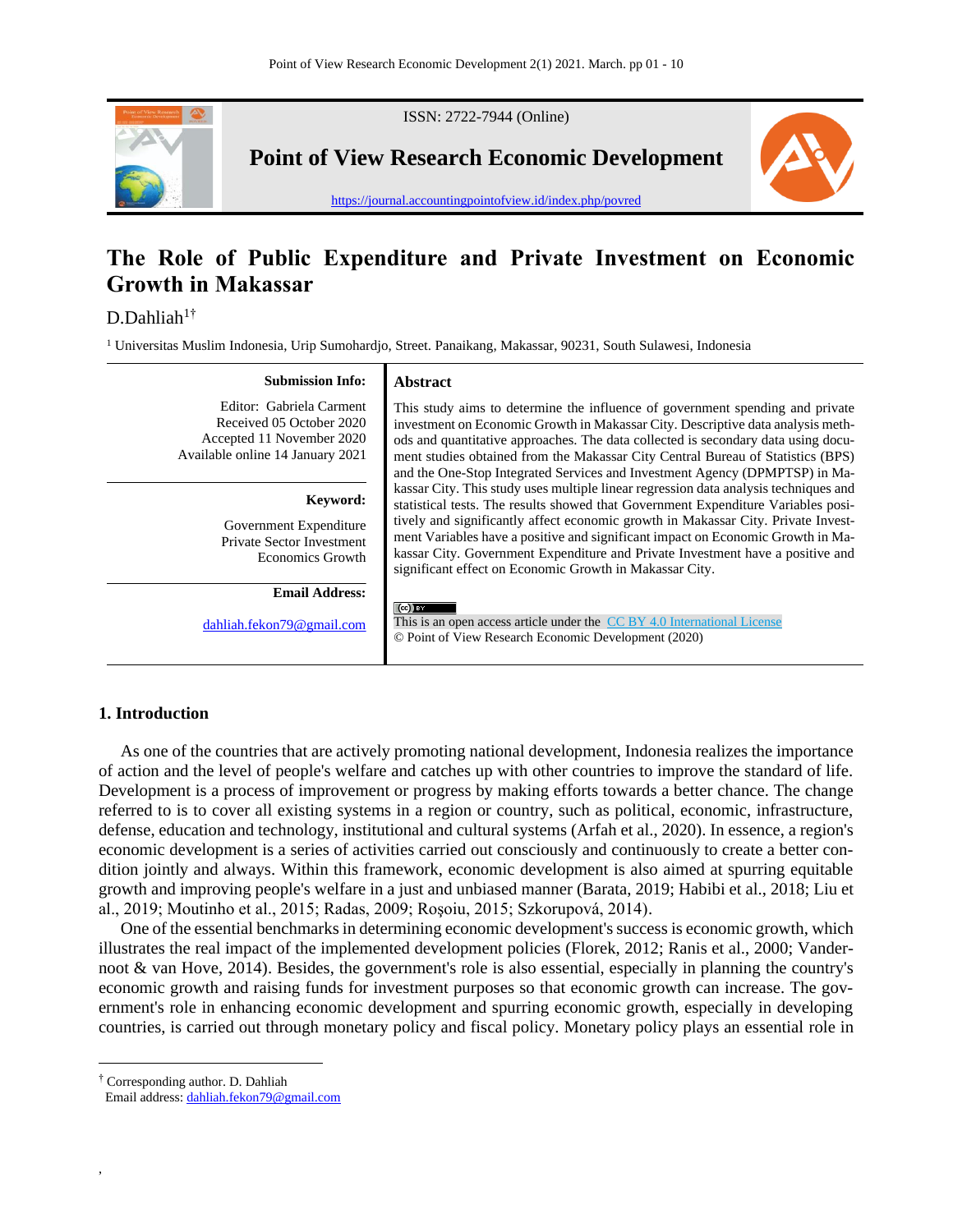accelerating development by influencing the cost and availability of credit, controlling inflation, and maintaining payments. As one of the countries that are actively promoting national development, Indonesia realizes the importance of action and the level of people's welfare and catches up with other countries to improve the standard of life. The success of the development is marked by high economic growth. Economic growth is expected to be able to increase production factors, which stimulate large-scale economic development. Stable economic growth will impact increasing population income, which ultimately aims to improve people's welfare. In this case, increasing the level of welfare is the obligation of the government and all components of society. For this reason, the government must be able to encourage and empower all elements of culture, especially the private sector, to play a more significant role in improving people's welfare. Thus, economic growth is higher, fairer, and more equitable will be achieved better and faster.

According to (Sukirno & Siengthai, 2011;Bohlmann et al., 2019; Lee & Xuan, 2019; Zaidi & Saidi, 2018) economic growth is the development of economic activities that cause increased goods and services produced in society. The rate of regional economic growth is usually used to assess regional development's success over a certain period. The regional economic growth can be addressed by increasing GDP (Gross Domestic Product) or (Gross Domestic Regional Gross). To obtain this high economic growth, government regulation is required by making government spending and investment. The importance of the government's role in an economic system has been widely discussed in public economic theory. So far, there has been much debate about how far the role the government should play. This is because everyone is different in assessing the cost of benefits obtained from programs made by the government. However, it cannot be denied that people's lives have so far depended on the government's services. Many parties benefit from government activities and spending. Government spending can be a tool for government intervention in the economy that is considered the most effective. So far, the level of effectiveness of government spending can be measured by how much economic growth. The government expenditure of a country represents the financing of government activities. As is well known, government spending through the State Revenue and Expenditure Budget (APBN) is reflected in realizing the development expenditure budget (Roşoiu, 2015; Wu et al., 2020). Also, the success of development in an area is determined by government expenditure and the amount of investment. Investment or investment is the purchase of capital goods and production equipment to increase the ability to produce goods and services needed in the economy. The relationship between government spending and economic growth, more commonly known as the public sector's role, has become an essential and exciting analysis. Based on theoretical reasons, there are several controversial opinions regarding the public sector's role in driving a steady rate of economic growth in the long run. The general view is that government spending, especially on human capital and physical infrastructure, can accelerate growth (growth-retarding). Government expenditure becomes an essential factor in driving economic growth, considering that one of the components in aggregate demand (AD) is government spending. In theory, it is stated that if government spending increases, aggregate demand will increase.

Expenditure is all regional government expenditure in a budget period. Restricted payment according to expenditure group based on Permendagri 13/2006 consists of indirect expenditure and direct expenditure. The indirect expenditure group is budgeted expenditure not directly related to the implementation of programs and activities. The immediate expenditure group is the budgeted expenditure directly related to the performance of programs and activities. Expenditure is one fiscal policy component that primarily aims to achieve stable economic stability while maintaining economic growth. If you look at the development of government activities from year to year, it can be seen that the role of government is always increasing in almost all economic fields. The increasing role of government can be seen from the more lavish government spending and its proportion to national income. Investment is an investment made by the public, especially entrepreneurs, to make a profit. This type of asset is called a profit motive, which is a motive for making a profit. The actor or those who invest is called an investor. According to (Kuznets, 1955; Lingens, 2007; Zagler, 2005) Economic growth is defined as an increase in GDP or GNI regardless of whether the increase is more significant or less than the population growth rate and whether there is a change in the economic structure improvement institutional system or not. Economic growth is a substantial increase in national income (with an increase in per capita revenue) in a particular calculation period.

In the endogenous growth model, it is said that the investment yield will be higher if the aggregate production in a country is more significant. It is assumed that private and public investment in resources or human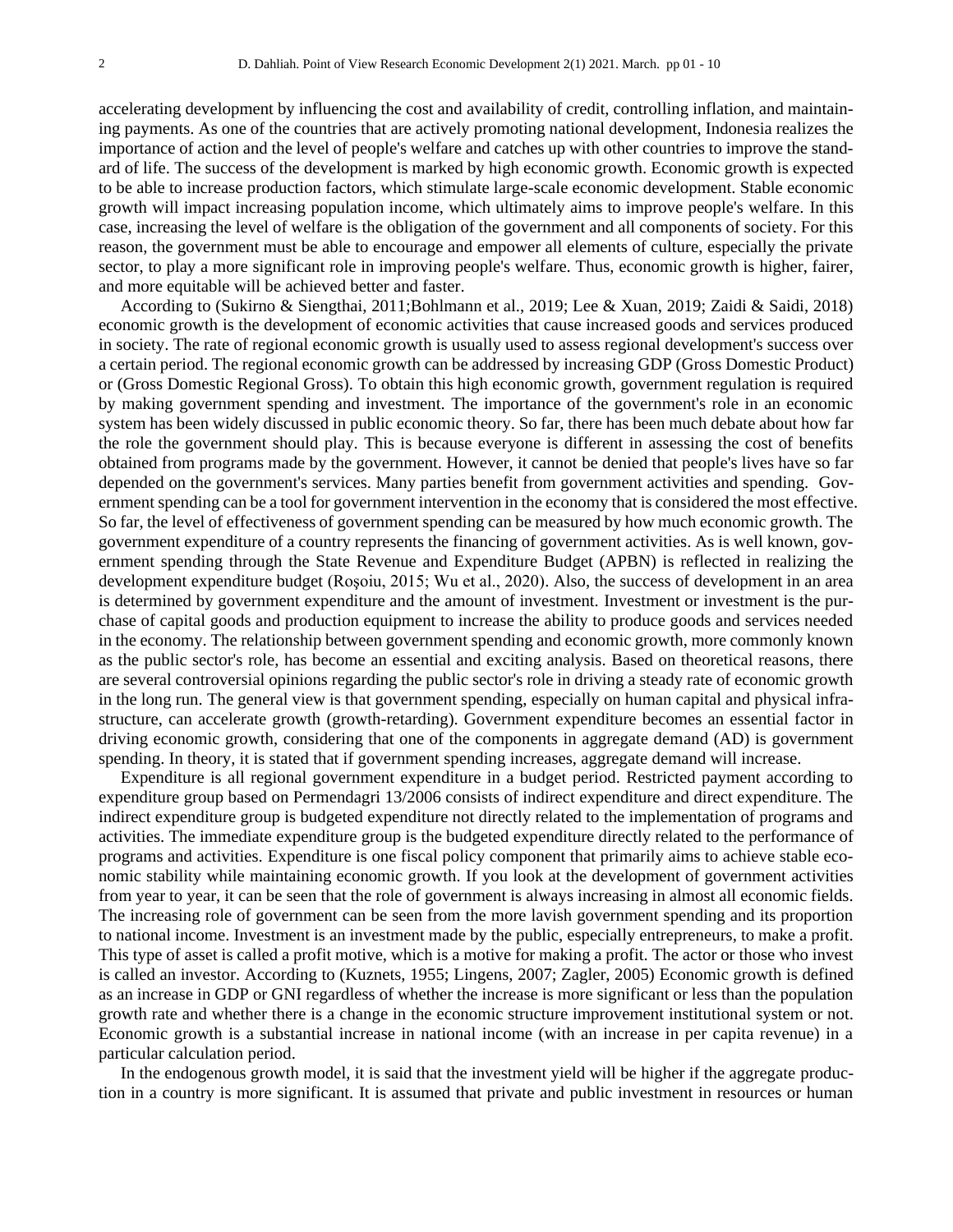capital can create an external economy (positive externalities) and spur productivity that can offset the scientific tendency to scale down yields. Although technology is still recognized as playing a vital role, the endogenous growth model states that it does not need to be highlighted to explain the process of creating long-term economic growth. Private investment or Gross PMDN is a component of aggregate spending that is unstable and an essential source of its conjunctions. The size of the company's investment can be explained by analyzing its relationship to the interest rate if the interest rate is low. More investment will be made. On the contrary, an increase in interest rates will cause a reduction in the amount of investment. Furthermore, it is said that investment activities allow society to continuously increase economic activity and job opportunities, increase national income, and increase society's welfare. Investment plays a vital role in the economic development of an area where foreign investment can accelerate economic growth (Afroz et al., 2020; Moutinho, 2017; Sadiku et al., 2015; Solow, 1956; Wu et al., 2020). According to Devarajan et al (1996), development financing from private investment is significant for economic development. Private investment is an essential factor for increasing economic growth, and increased private investment cannot be separated from the increase in economic growth in a country. Economic growth positively influences expanding private investment because if an area has high economic growth, it is considered the right investment place. After all, the increase in economic growth is accompanied by an increase in the community's welfare (Adelman & Morris, 1973; Ioan, 2014). Through private investment, there will be a flow of capital, which impacts changes in the business climate, and of course, reduces the constraints on lack of money that occur in Indonesia. Not only capital expenditures but local revenue is also a factor in increasing private investment in Indonesia (Burhan et al., 2014; Liu et al., 2019; Luong et al., 2020; Taylor et al., 2016). This is based on the logic of the high community in the area; the community's high welfare is reflected in the HDI value. If the level of interest in a room is high, the tendency is to have a high public consumption level. The high level of consumption that exists will make investors if they invest there, they will get high profits.

According to the Central Statistics Agency (BPS), Gross Regional Domestic Product is defined as the amount of added value generated by all business units in a region or the total value of all financial companies' goods and services. GDP is divided into two, namely, GDP at current prices and GDP at constant prices. A society is considered to experience a growth in society's prosperity if the per capita income according to price or payment continues to increase, and the rate of economic growth is rising. One of the areas or cities whose economic growth will be seen is the economic growth of the city of Makassar, where the city of Makassar is an area or a city that has a large population. Until the second quarter of 2019, investment realization in Makassar City showed a positive trend. Based on data available at the Makassar City Investment and One-Stop Integrated Services (PM-PTSP) Office, it is noted that the value of the private investment in Makassar City has exceeded the IDR 432.51 billion mark. Meanwhile, the GRDP of Makassar City has continued to increase in the last five years (2014-2017). The processing industry has primarily supported this increase. In 2016, the GRDP of Makassar City was the highest in South Sulawesi, amounting to IDR 95,836.98 billion. This figure is far above the GRDP of other cities. Based on the phenomenon that occurs, it can be said that government spending and private investment will have a significant influence on the increase in PDRB of Makassar City, which will result in increased economic growth in Makassar City. The economic development carried out by the Makassar city government is a sustainable effort that is expected to improve the welfare of the people as shown by the increasing Gross Regional Domestic Product (GRDP) produced to achieve this goal; regional development is focused on economic growth. In this description, the main problems raised in this study are: 1) Does government expenditure affect economic growth in Makassar City?. 2) Does private investment affect economic growth in Makassar City? 3) Does government expenditure and private investment affect joint economic growth in Makassar City? This research was conducted to know and analyze government spending on economic growth in Makassar City. This is to determine and analyze the effect of private investment on reference growth in making policies to predict economic growth in Makassar. This is to define and analyze the impact of government spending and private investment on joint economic growth in Makassar City. The benefits of this research include, it can add insight into knowledge about the effect of government spending and private investment on economic growth, as information about input or consideration for local governments, especially in the city of Makassar, and as a further reference that will discuss the Effects of Government Expenditure and Investment. Private Against Economic Growth.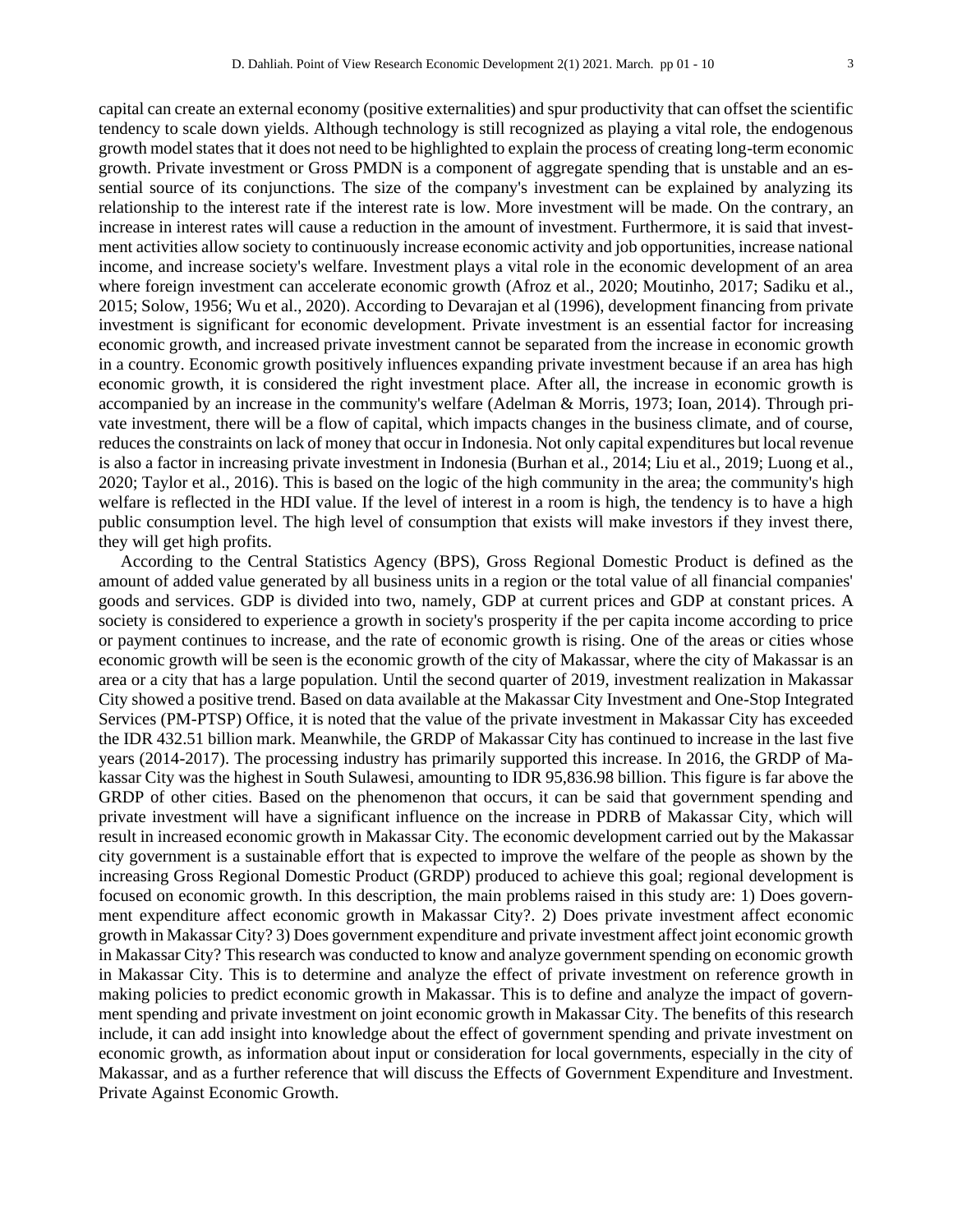#### **2. Research Method**

This research was conducted in Makassar City, South Sulawesi Province. This study's population is all data on the development of government spending, private investment, and economic growth from time to time. This study's sample was secondary data sampling with data series for the past ten years, namely from 2009-2018. This study's sources of data come from various sources obtained through secondary data from the Central Statistics Agency (BPS) of Makassar City. The research data used is data on government expenditure, private investment, and the amount of economic growth according to districts/cities in Makassar City in 2018. This research uses a quantitative approach. The analytical tool used in this research is multiple linear regression analysis.

#### **3. Result and Discussion**

#### *3.1. Results*

The descriptive statistical analysis explains the average value (mean) and the standard deviation of the variables in this study, namely the independent variable (government expenditure and private investment) and the dependent variable (economic growth) using data for the last ten years, 2009 to 2019.

|                        | Tabel 1. Biatistik Deski iptii |                |                |             |                       |  |  |  |  |
|------------------------|--------------------------------|----------------|----------------|-------------|-----------------------|--|--|--|--|
|                        |                                | <b>Minimum</b> | <b>Maximum</b> | Mean        | <b>Std. Deviation</b> |  |  |  |  |
| Government Expenditure | 10                             | 168523.78      | 1123952.32     | 529175.09   | 293719.98             |  |  |  |  |
| Private Investment     | 10                             | 24845615.16    | 56427983.36    | 40236834.50 | 11398991.71           |  |  |  |  |
| Economic Growth        | 10                             | 53314933.94    | 112568414.88   | 80802512.46 | 19615519.33           |  |  |  |  |

#### **Tabel 1. Statistik Deskriptif**

- a. The Government Expenditure Variable (X1) has an average value of 529175.09 with the smallest value of 168523.78 in 2009-2010 and the most considerable value 1123952.32 in 2019. Meanwhile, the standard deviation value of 293719.98 indicates that the distribution of the importance of government expenditure is between 822895.07 and 235455.11.
- b. The private investment variable (X2) has an average value of 40236834.50, with the smallest value of 24845615.16 in 2009 and the most considerable value of 56427983.36 in 2019. Meanwhile, the standard deviation value of 11398991.71 indicates that the distribution of private investment values is between 51635826.20 and 28837842.8
- c. The Economic Growth Variable (Y) has an average value of 80802512.46 with the smallest value of 53314933.94 in 2009 and the most considerable value of 112568414.88 in 2019. Meanwhile, the standard deviation value of 19615519.33 indicates that the distribution of economic growth values is between 100418031.7980 and 61186993.13.

To produce a good regression model, regression analysis requires testing classical assumptions before testing hypotheses, so in this study it is necessary first to carry out classical assumption tests which include: data normality test, multicollinearity test, heteroscedasticity test and autocorrelation test which is carried out. Test whether the residual variables are normally distributed or not. The statistical test that can be used to test whether the residuals are normally distributed is the Kolmogorov-Smirnov (KS) non-parametric statistical test by making a hypothesis: H0: residual data is normally distributed and Ha: residual information is not normally distributed If the significance value is more significant than 0.05 then H0 is accepted by Ha. Vice versa, if the significance value is smaller than 0.05, then H0 is rejected, or Ha is accepted.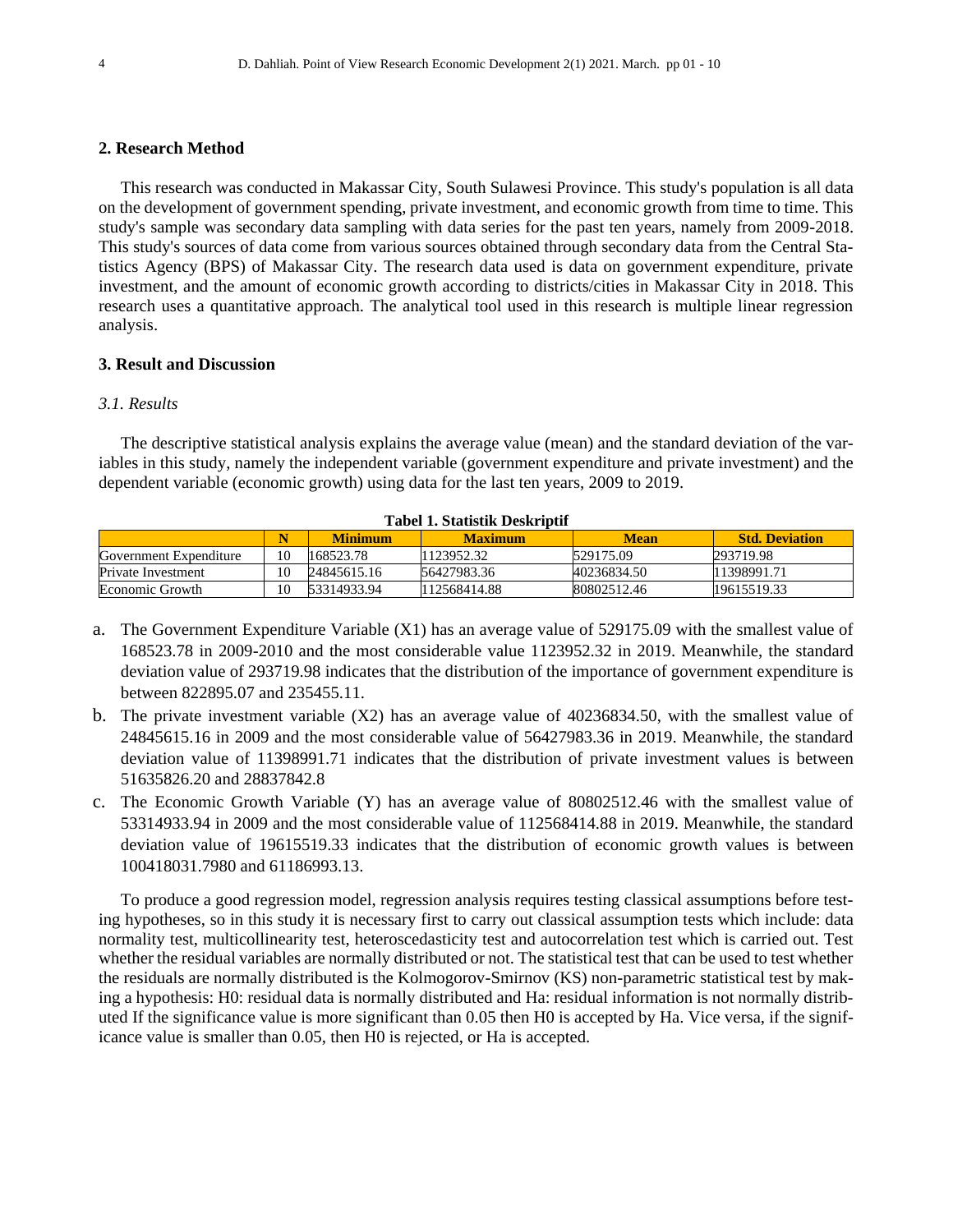|                                  |                | Government<br>Expenditure | <b>Private Investment</b> | <b>Economic Growth</b> |
|----------------------------------|----------------|---------------------------|---------------------------|------------------------|
|                                  |                | 10                        |                           | 10                     |
| Normal Parameters <sup>a,b</sup> | Mean           | 529175.0860               | 40236834.50               | 80802512.46            |
|                                  | Std. Deviation | 293719.98                 | 11398991.71               | 19615519.33            |
| Most Extreme Differences         | Absolute       | 129                       | 138                       | .095                   |
|                                  | Positive       | 129                       | 138                       | .095                   |
|                                  | Negative       | $-.128$                   | $-.136$                   | -.081                  |
| Kolmogorov-Smirnov Z             |                | 129                       | 138                       | .095                   |
| Asymp. Sig. (2-tailed)           |                | .200                      | .200                      | .200                   |

**Table 2. Normality Test Results**

From the results of data processing in table 2, the Kolmogorov-Smirnov value for the Government Expenditure variable is 0.129 and significant at 0.200, the Kolmogorov-Smirnov value for the Private Investment variable is 0.138 and significant at 0.200, and the Kolmogorov-Smirnov value for the Economic Growth variable is 0.095 and significant at 0.200. Obtained a significance value greater than 0.05, then H0 is accepted, which means that the residual data is usually distributed. The multicollinearity test aims to test whether there is a correlation between the regression model's independent variables. If the regression model multicollinearity occurs, the regression coefficient cannot be estimated, and the standard error value is infinite. The detection of multicollinearity in a model can be seen; namely, if the Variance Inflation Factor (VIF) value is not more than ten and the Tolerance value is more than 0.1, the model can be said to be free from multicollinearity.

|  | <b>Table 3. Multicollinearity Test Results</b> |  |
|--|------------------------------------------------|--|
|--|------------------------------------------------|--|

| <b>Model</b>              | <b>Collinearity Statistics</b> |       |  |  |  |
|---------------------------|--------------------------------|-------|--|--|--|
|                           | <b>Tolerance</b>               | VIF   |  |  |  |
| (Constant)                |                                |       |  |  |  |
| Government Expenditure    | .139                           | 7.198 |  |  |  |
| <b>Private Investment</b> | .139                           | 7.198 |  |  |  |

From the data in Table 3, it can be concluded that there is no multicollinearity symptom between the independent variables as indicated by the tolerance value of each independent variable is more significant than 0.1 and the VIF value is less than 10. The heteroscedasticity test aims to see whether the regression model has unequal variables from the residuals of one observation to another. A good regression model does not occur heteroscedasticity. Predict the presence or absence of heteroscedasticity in a model can be seen from the model's Scatterplot image pattern. The Scatterplot image analysis states that the multiple linear regression model does not have heteroscedasticity if: Data points are spread above and below or around the 0. Data points do not collect only above or below. Spread of data points should not form a wavy pattern widened then narrowed and widened. Back and Spread of data points should not be patterned.



**Figure 1. Heteroscedasticity Test Results (Scatterplot)**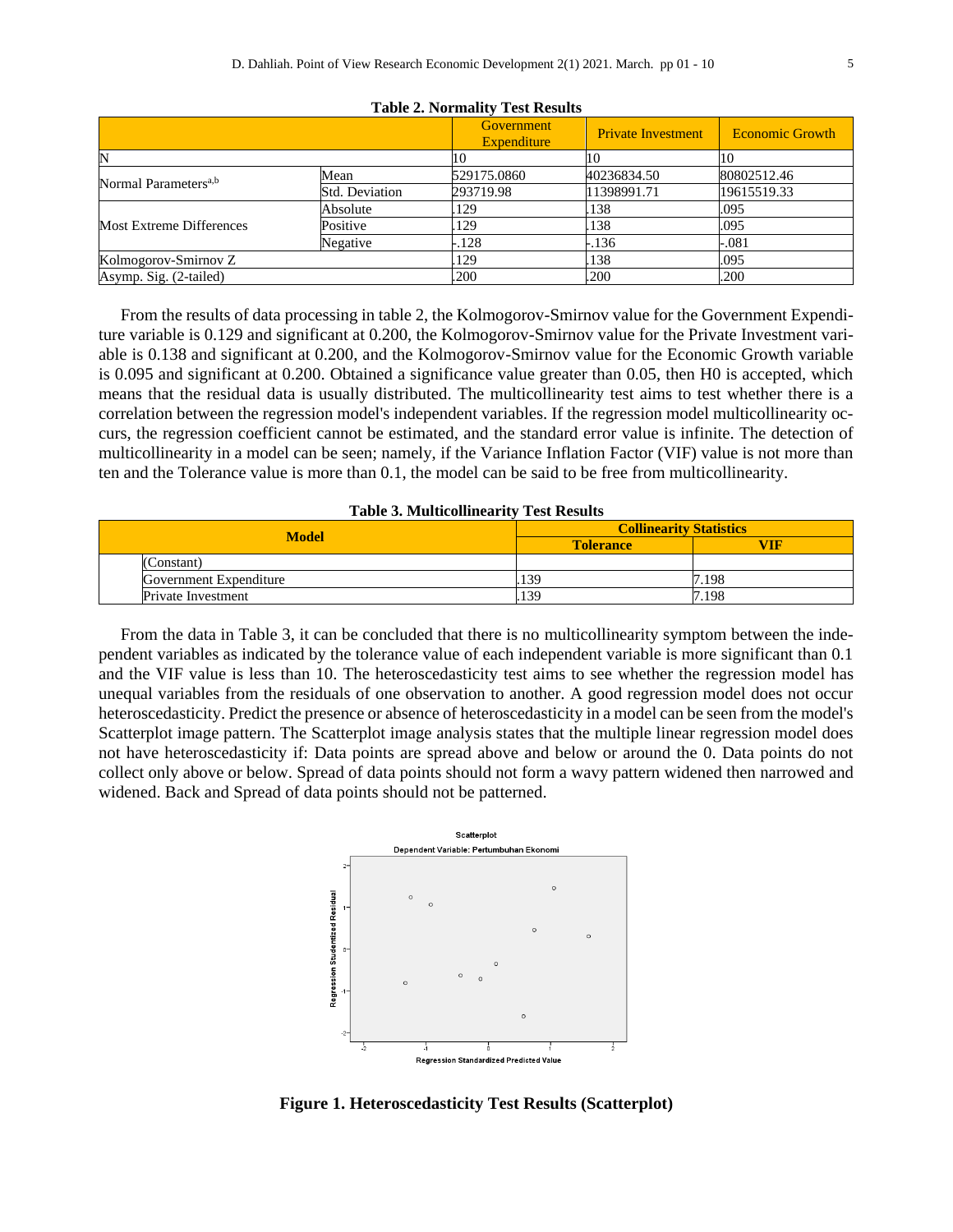Figure 1 shows that the scatterplot graph shows that the dots are spread randomly and are scattered both above and below the number 0 on the Y-axis. It is based on input variables of government expenditure and private investment. Table 4 presents the regression coefficient values and the t statistical value for partial impact testing.

|                                                                                                                                   |                                        | <b>Table 4. Multiple Regression Test Results</b> |                   |             |       |      |                |                |      |
|-----------------------------------------------------------------------------------------------------------------------------------|----------------------------------------|--------------------------------------------------|-------------------|-------------|-------|------|----------------|----------------|------|
|                                                                                                                                   | <b>Coefficients</b> <sup>a</sup>       |                                                  |                   |             |       |      |                |                |      |
| <b>Standardized Co-</b><br><b>Unstandardized Coefficients</b><br><b>Correlations</b><br><b>efficients</b><br>Sig.<br><b>Model</b> |                                        |                                                  |                   |             |       |      |                |                |      |
|                                                                                                                                   |                                        | в                                                | <b>Std. Error</b> | <b>Beta</b> |       |      | Zero-<br>order | <b>Partial</b> | Part |
|                                                                                                                                   | (Constant)                             | 20245080.33                                      | 3682183.28        |             | 5.498 | .001 |                |                |      |
|                                                                                                                                   | Government Expenditure                 | 18.515                                           | 6.246             | .277        | 2.964 | .021 | .958           | .746           | .103 |
|                                                                                                                                   | Private Investment                     | .262                                             | .161              | .733        | 7.838 | .000 | .990           | .947           | .273 |
|                                                                                                                                   | a. Dependent Variable: Economic Growth |                                                  |                   |             |       |      |                |                |      |

|  | <b>Table 4. Multiple Regression Test Results</b> |
|--|--------------------------------------------------|
|  |                                                  |

Based on Table 4, the linear regression equation is obtained as follows:

# $Y = 20,245,080.33 + 18.515 X<sup>1</sup> + 1.262 X<sup>2</sup>$

Description:

- $Y = E$ conomic Growth
- $X1 = Government Expenditure$

 $X2 =$  Private Investment

Based on Table 4, the regression coefficient value for each independent variable is restated. For the Government Expenditure variable, the value is 18,515 (positive value), meaning that any increase in government spending will increase economic growth by 18,515. Government spending has a positive effect on economic growth. The private investment variable has a value of 1,262 (positive value) means that any increase in private investment will increase economic growth by 1,262. Private investment has a positive influence on economic growth. To test the hypothesis, the researcher used multiple regression analysis. Data were processed using the SPSS program. Based on the results of data processing with the SPSS program. The correlation coefficient R indicates how much correlation or relationship between the independent variables and the dependent variable. The correlation coefficient is substantial if the R-value is above 0.5 and close to 1. The coefficient of determination (R22) shows how much the independent variable explains the dependent variable. The adjusted R square value is zero to one. If the adjusted R square value gets closer to one, the independent variables provide all the information needed to predict the dependent variable. Conversely, the smaller the adjusted R square value, the more limited the independent variables' ability to explain the variation in the dependent variable. The adjusted R square value has a weakness. The adjusted R square value will increase every time there is an addition of one independent variable even though it does not significantly affect the dependent variable. Therefore, the adjusted R square value is used to evaluate, which is the best regression model.

| Table 5. Results of the Analysis of the Coefficient of Determination |
|----------------------------------------------------------------------|
|----------------------------------------------------------------------|

| <b>Model</b><br><b>Std. Error of the Estimate</b><br>Durbin-Watson<br><b>Adjusted R Square</b><br><b>R</b> Square |                                        |  |  |  |  |  |  |  |  |  |  |
|-------------------------------------------------------------------------------------------------------------------|----------------------------------------|--|--|--|--|--|--|--|--|--|--|
| $996^{\rm a}$<br>2051412.80623<br>.989<br>1.691<br>991                                                            |                                        |  |  |  |  |  |  |  |  |  |  |
| a. Predictors: (Constant), Private Investment, Government Expenditure                                             |                                        |  |  |  |  |  |  |  |  |  |  |
|                                                                                                                   | b. Dependent Variable: Economic Growth |  |  |  |  |  |  |  |  |  |  |

The value of Adjusted R Square in Table 5 shows that the relationship between the variable government expenditure and private investment on economic growth is 0.989 or equal to 98.9%, which means it has a strong relationship level. Thus, the effect of government spending and private investment simultaneously on economic growth is 98.9%, and the remaining 1.1% is influenced by other factors outside the variables of this study. This test is conducted to determine whether all the independent variables have a joint influence on the dependent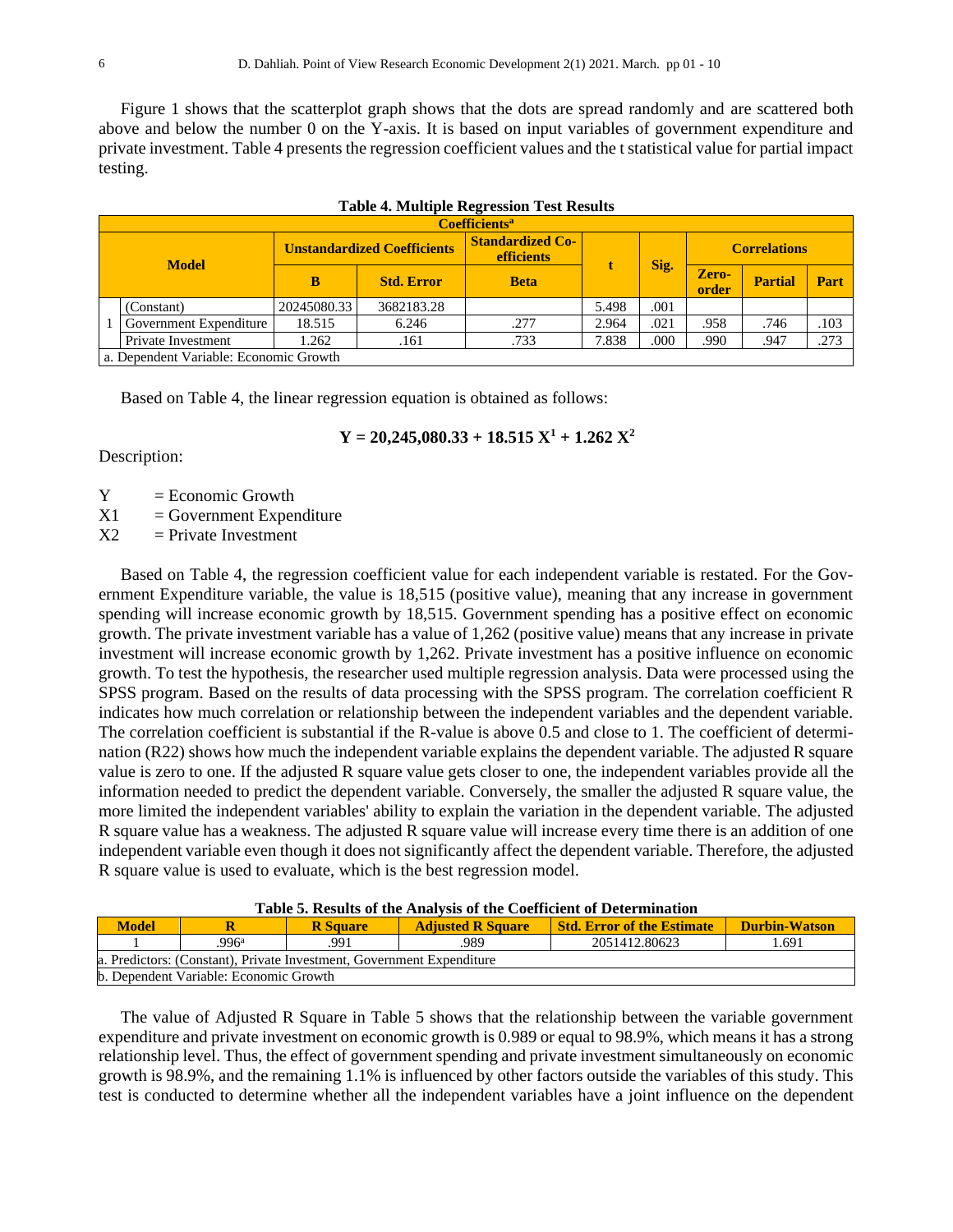variable. The simultaneous test results through SPSS processing can be seen in the following table:

|                                                                     | Table 6. F-Test |                                                                       |  |                      |         |                   |  |  |  |  |
|---------------------------------------------------------------------|-----------------|-----------------------------------------------------------------------|--|----------------------|---------|-------------------|--|--|--|--|
| <b>Model</b><br><b>Sum of Squares</b><br><b>Mean Square</b><br>Sig. |                 |                                                                       |  |                      |         |                   |  |  |  |  |
|                                                                     | Regression      | 3433459324757603.000                                                  |  | 1716729662378801.500 | 407.940 | .000 <sup>b</sup> |  |  |  |  |
|                                                                     | Residual        | 29458061511064.640                                                    |  | 4208294501580.663    |         |                   |  |  |  |  |
|                                                                     | Total           | 3462917386268667.500                                                  |  |                      |         |                   |  |  |  |  |
| a. Dependent Variable: Economic Growth                              |                 |                                                                       |  |                      |         |                   |  |  |  |  |
|                                                                     |                 | b. Predictors: (Constant), Private Investment, Government Expenditure |  |                      |         |                   |  |  |  |  |

The value of Adjusted R Square in Table 6 shows that the relationship between the variable government expenditure and private investment on economic growth is 0.989 or equal to 98.9%, which means it has a strong relationship level. Thus, the effect of government spending and private investment simultaneously on economic growth is 98.9%, and the remaining 1.1% is influenced by other factors outside the variables of this study. This test is conducted to determine whether all the independent variables have a joint influence on the dependent variable. The simultaneous test results through SPSS processing can be seen in the following table:

- a. t-Calculated <t-Estimated, then H0 is accepted and Ha is rejected for  $\alpha = 5\%$  or significance > 0.05
- b. t-calculated > t-estimated, then Ha is accepted and H0 is rejected for  $\alpha = 5\%$  or significance <0.05.

|                                                                                                                      | Table 7. t-test                       |             |                   |             |       |                     |                |                |      |
|----------------------------------------------------------------------------------------------------------------------|---------------------------------------|-------------|-------------------|-------------|-------|---------------------|----------------|----------------|------|
| <b>Standardized Co-</b><br><b>Unstandardized</b><br><b>Coefficients</b><br><b>efficients</b><br>Sig.<br><b>Model</b> |                                       |             |                   |             |       | <b>Correlations</b> |                |                |      |
|                                                                                                                      |                                       | в           | <b>Std. Error</b> | <b>Beta</b> |       |                     | Zero-<br>order | <b>Partial</b> | Part |
|                                                                                                                      | (Constant)                            | 20245080.33 | 3682183.28        |             | 5.498 | .001                |                |                |      |
|                                                                                                                      | Government Expenditure                | 18.515      | 6.246             | .277        | 2.964 | .021                | .958           | .746           | .103 |
|                                                                                                                      | <b>Private Investment</b>             | 1.262       | .161              | .733        | 7.838 | .000                | .990           | .947           | .273 |
|                                                                                                                      | a. Dependent Variable: Economic Gwoth |             |                   |             |       |                     |                |                |      |

The results of the t-calculated statistical test in Table 7 can be explained as follows:

- a. Testing of Government Expenditure Variables. Based on Table 7, it can be determined that the government expenditure variable has a significant and significant effect on economic growth with a significance value of 0.021 <0.05. Thus, Ha is accepted, meaning that the government expenditure variable is partially and significantly influential on economic growth in Makassar City at the 95% confidence level.
- b. Testing of Private Investment Variables Based on Table 7, the private investment variable has a significant and significant effect on economic growth with a significance value of 0.000 < 0.05. Thus, Ha is accepted, meaning that the private investment variable partially and significantly affects economic growth in Makassar City at the 95% confidence level.

# *3.2. Discussion*

From the partial test results, it is known that government spending has a significant and significant effect on economic growth. The significance value is  $0.021 < 0.05$ , so that individual government spending has a substantial and significant impact on economic growth. The results of the analysis show that government spending has a significant effect on economic growth. This follows the previous hypothesis, which states that government spending has a significant positive impact on economic growth. Government spending has a positive and significant impact on economic growth. Government spending support in development activities in Makassar has been increasing from year to year. In the macroeconomic concept, government spending will improve the national economy. This government expenditure that drives the economy assumes that government spending is fully used for economic activities or boosts economic activity development. So, if government spending increases, there will be economic growth. The role of government is significant in improving economic growth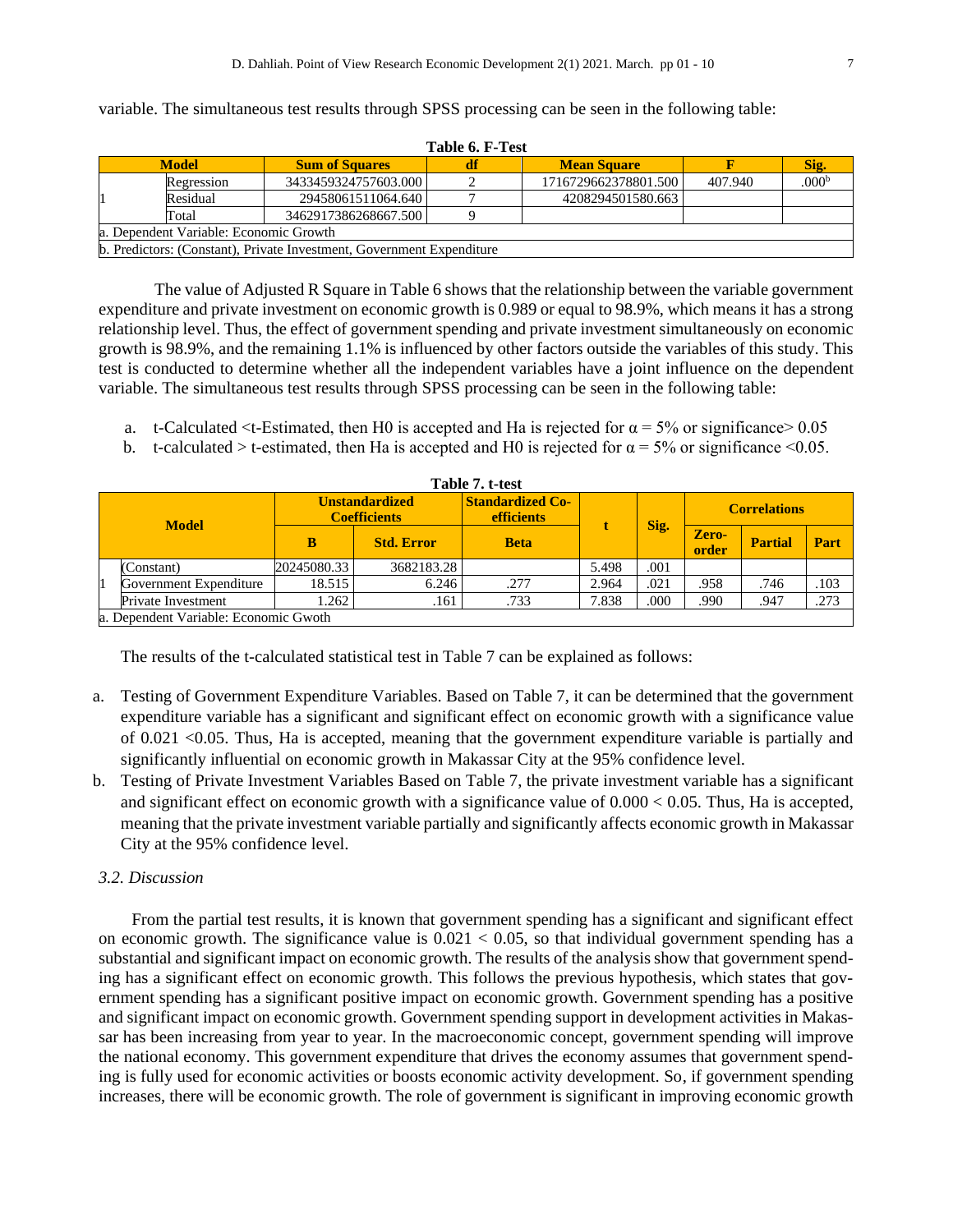because it includes providing public needs and services to the community that cannot be provided by private parties. This role is in government spending, namely the government budget, which is reported annually as the State Revenue and Expenditure Budget, from now on abbreviated as APBN. The APBN is implemented as much as possible for the people's prosperity by the ability to collect state revenue to support the realization of a sustainable national economy. Including the government's role in increasing human resources (HR) through the quality of education, health, and expanding business opportunities or employment opportunities. The test results show that this study's developments follow the products of research conducted by M. Zahari MS (2017) that government spending has a significant and significant effect on economic growth. In contrast to the research results conducted by Famisda (2018), partially government spending has no significant impact and has a negative relationship to economic growth. From the partial test results, it is known that private investment has a substantial and significant effect on economic growth. A significance value of  $0.000 < 0.05$ , then private investment individually and significantly affects economic growth. The results of the analysis show that private investment has a significant impact on economic growth. This is consistent with the previous hypothesis, which states that private investment has a significant positive effect on economic growth. Private investment has a positive and significant effect on economic growth. The private sector's role in regional economic activities is primarily to invest both at the regional and regional levels to spur economic growth. The development of private investment is highly dependent on the facilities and facilities provided by the government in the form of stimulating facilities and infrastructure to attract foreign and domestic investors. Investment activities allow people to continue to carry out economic activities and job opportunities and increase income to increase the level of community welfare. The positive impact obtained from investment, especially in private investment, is the provision of state infrastructure, the establishment and development of industries, and new resources that tend to help increase new jobs. Thus, it can be seen that economic growth in the following year will increase if the private investment has increased, seen from the results of my research that there is a significant relationship between private investment and economic growth so that it is inevitable that next year there will be an increase in economic growth in Makassar City. The test results show that this study's developments follow the products of research conducted by Yandiles Weya et al. (2017) that private investment has a significant and significant effect on economic growth. In contrast to the research results achieved by Ahlul Hafriandi (2018), private investment has absolutely no significant effect on economic growth.

From the partial test results, it is known that government spending and private investment have a significant and significant effect on economic growth. The significance value of 0.000 < 0.05 means that government spending and private investment simultaneously positively and significantly impact economic development in Makassar City. The analysis results show that government spending and private investment have a significant impact on economic growth. This is following the previous hypothesis, which states that government spending and private investment significantly affect economic growth. To test the most dominant variable that affects the dependent variable, we must first determine the independent variable's respective contributions. Each variable's contribution is known from the multiple linear regression coefficients in the coefficient table in the beta column. From the results of these calculations, it is known that the variable with the most dominant influence in private investment is indicated by the value of the beta coefficient, which is the highest compared to other variables. In development, growth is expected. To achieve these targets, facilities and infrastructure are needed, mostly adequate financial support. This is where investment participation has a reasonably significant scope because it follows its function to support development and growth. The objective is to support national development implementation to increase equitable economic growth and national stability towards improving people's welfare. Investment accumulates capital accumulation by building several buildings and equipment useful for productive activities. The potential output of an area will increase, and long-term economic growth will also increase. Investments in Makassar City consist of domestic investment and investment from abroad (PMDN and PMA). The largest private investments are in the other service sector, the transportation sector, buildings, telecommunications, and trade and repair. PDRB growth as a benchmark for the development of a regional economy cannot be separated from government spending in the public service sector—the greater the productive regional government expenditure, the greater the economic level of a region. Local government spending through direct and indirect spending is the most effective government intervention in the economy. So far, the level of government spending effectiveness can be measured by how much economic growth is. It can be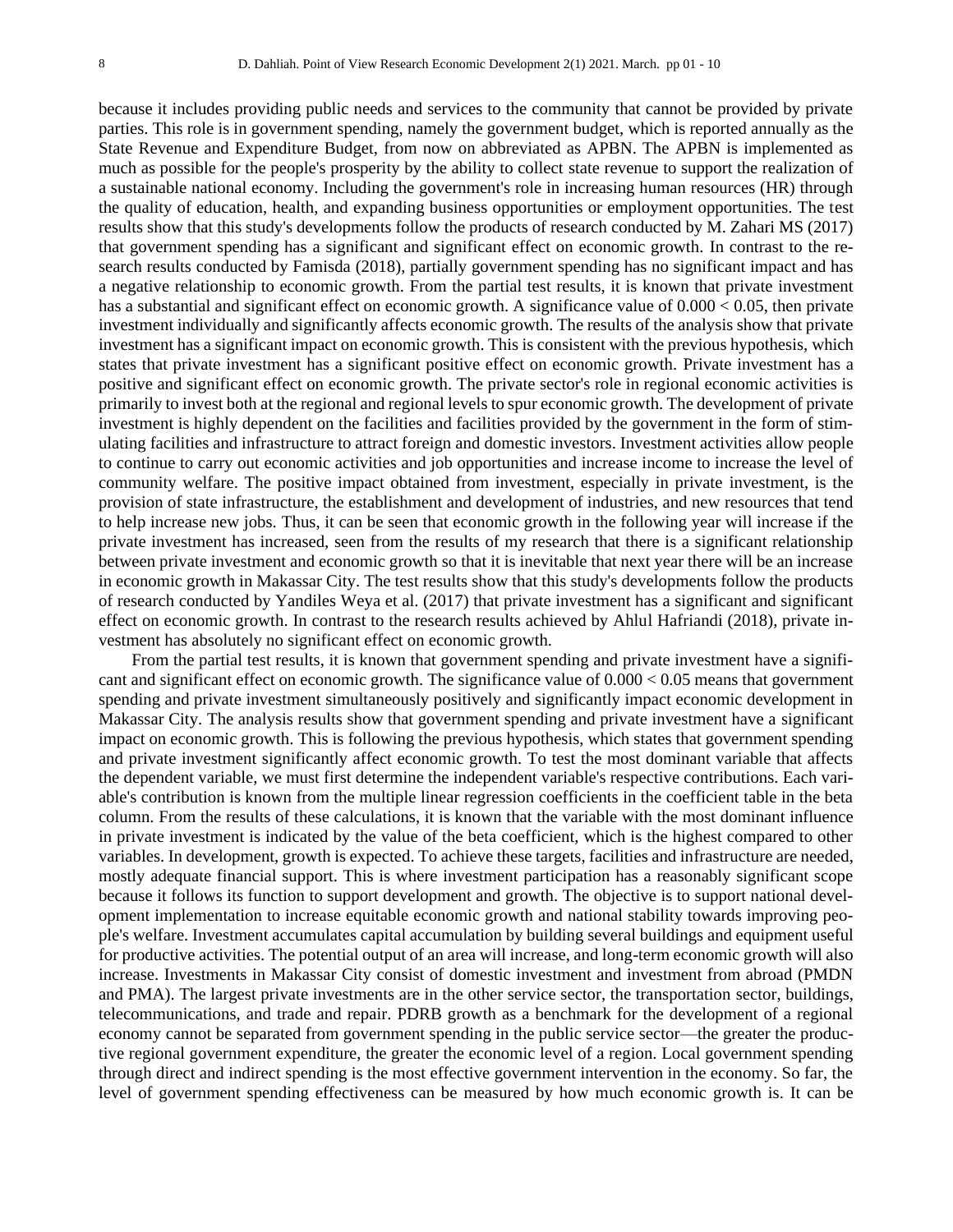concluded that the greater the government spending and private investment, the greater the economic growth rate in Makassar City.

#### **4. Conclusions**

Based on the results of the analysis and discussion that has been stated, several conclusions can be presented, namely as follows: Government Expenditure Variable  $(X^1)$  has a positive and significant effect on Economic Growth (Y) in Makassar City. The Private Investment Variable  $(X^2)$  has a positive and significant effect on Economic Growth (Y) in Makassar City. Government Expenditure and Private Investment have a positive and significant effect together on Economic Growth in Makassar City.

### **5. References**

- Adelman, I., & Morris, C. T. (1973). *Economic growth and social equity in developing countries*. Stanford University Press.
- Afroz, R., Muhibbullah, Md., & Morshed, M. N. (2020). Impact of Information and Communication Technology on Economic Growth and Population Health in Malaysia. *The Journal of Asian Finance, Economics and Business*, *7*(4), 155–162.
- Arfah, A., Olilingo, F. Z., Syaifuddin, S., Dahliah, D., Nurmiati, N., & Putra, A. H. P. K. (2020). Economics During Global Recession: Sharia-Economics as a Post COVID-19 Agenda. *The Journal of Asian Finance, Economics and Business*, *7*(11), 1077–1085.
- Barata, A. (2019). Strengthening national economic growth and equitable income through sharia digital economy in Indonesia. *Journal of Islamic Monetary Economics and Finance*, *5*(1), 145–168.
- Bohlmann, H. R., Horridge, J. M., Inglesi-Lotz, R., Roos, E. L., & Stander, L. (2019). Regional employment and economic growth effects of South Africa's transition to low-carbon energy supply mix. *Energy Policy*, *128*(July 2018), 830–837. https://doi.org/10.1016/j.enpol.2019.01.065
- Burhan, N. A. S., Mohamad, M. R., Kurniawan, Y., & Sidek, A. H. (2014). National intelligence, basic human needs, and their effect on economic growth. *Intelligence*, *44*, 103–111. https://doi.org/https://doi.org/10.1016/j.intell.2014.03.007
- Devarajan, S., Swaroop, V., & Zou, H. (1996). The composition of public expenditure and economic growth. *Journal of Monetary Economics*, *37*(2), 313–344.
- Florek, I. (2012). Sustainable Tourism Development. *Region Formation and Development Studies - Journal of Social Sciences*, 157–166. https://doi.org/10.1007/3-540-25815-9\_16
- Habibi, F., Rahmati, M., & Karimi, A. (2018). Contribution of tourism to economic growth in Iran's Provinces: GDM approach. *Future Business Journal*, *4*(2), 261–271. https://doi.org/10.1016/j.fbj.2018.09.001
- Ioan, D. (2014). Employment Cause and Effect of the Economic Growth. *Procedia Economics and Finance*, *8*(14), 268–274. https://doi.org/10.1016/s2212-5671(14)00090-2
- Kuznets, S. (1955). Economic growth and income inequality. *The American Economic Review*, 1–28.
- Lee, J. W., & Xuan, Y. (2019). Effects of Technology and Innovation Management and Total Factor Productivity on the Economic Growth of China. *The Journal of Asian Finance, Economics and Business*, *6*(2), 63–73.
- Lingens, J. (2007). Unions, wage setting, and economic growth. *Economic Modelling*, *24*(1), 167–188. https://doi.org/10.1016/j.econmod.2006.06.009
- Liu, D., Xu, C., Yu, Y., Rong, K., & Zhang, J. (2019). Economic growth target, distortion of public expenditure and business cycle in China. *China Economic Review*, *December 2018*, 101373. https://doi.org/10.1016/j.chieco.2019.101373
- Luong, T. T. H., Nguyen, T. M., & Nguyen, T. A. N. (2020). Rule of Law, Economic Growth and Shadow Economy in Transition Countries. *The Journal of Asian Finance, Economics and Business*, *7*(4), 145–154.
- Moutinho, R. (2017). Inside the 'Black-Box of Innovation': Translating R&D outlays into economic and employment growth. *Journal of Engineering and Technology Management - JET-M*, *45*(August), 37–53. https://doi.org/10.1016/j.jengtecman.2017.06.002